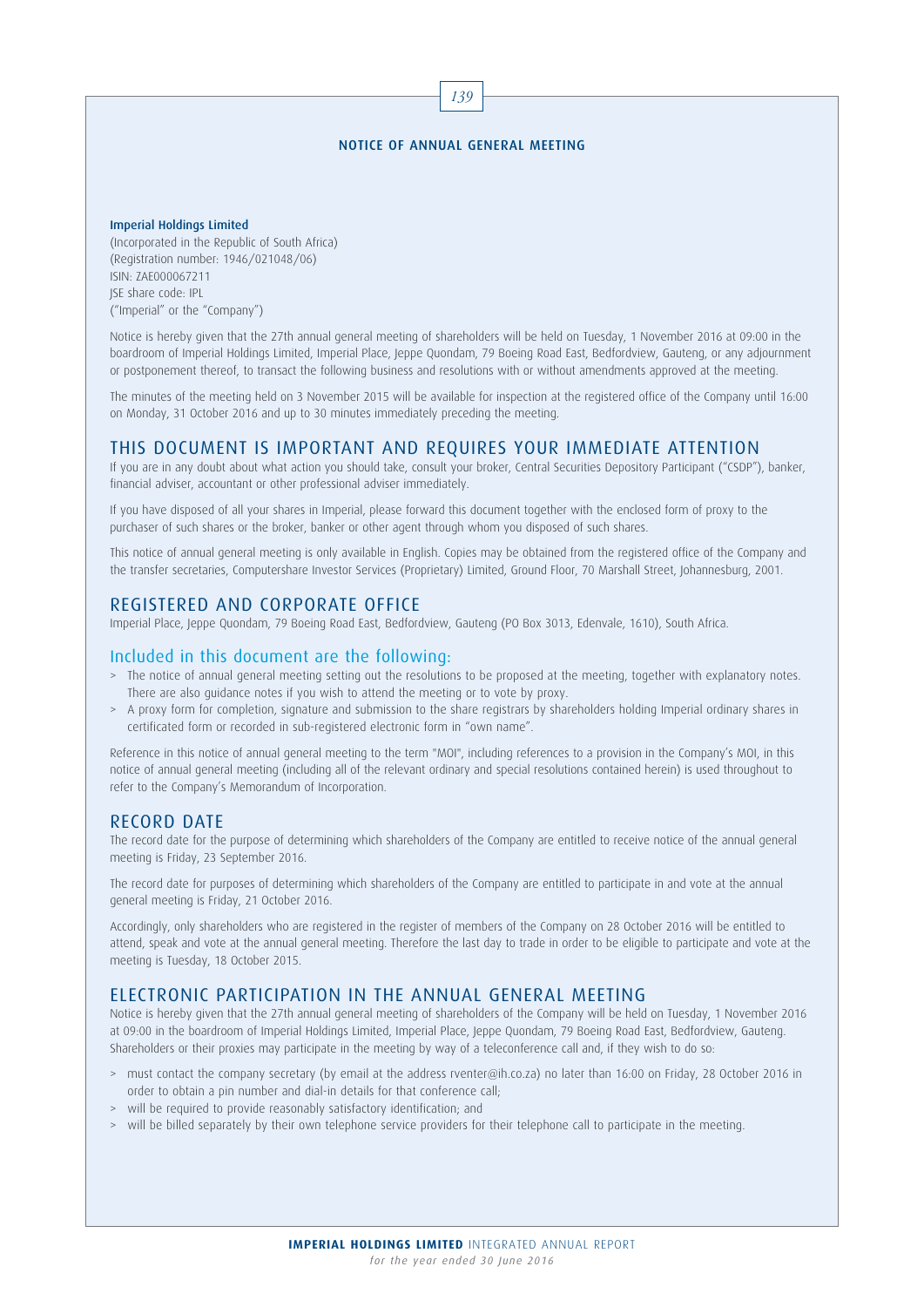#### 140

#### NOTICE OF ANNUAL GENERAL MEETING (continued)

## 1. ORDINARY RESOLUTION 1 – APPROVAL OF THE FINANCIAL STATEMENTS

"Resolved that the audited consolidated Company annual financial statements of Imperial for the year ended 30 June 2016, including the directors' report, the audit committee report and the auditor's report, be adopted."

#### Percentage voting rights

The minimum percentage of voting rights that is required for this resolution to be adopted is 50% (fifty percent) of the voting rights plus 1 (one) vote to be cast on the resolution.

# 2. ORDINARY RESOLUTION 2 – APPOINTMENT OF THE AUDITORS

"Resolved that Deloitte & Touche be appointed as auditors of the Company and Mr A Mackie as designated partner until the date of the next annual general meeting."

The audit committee has recommended the reappointment of Deloitte & Touche as external auditors of the Company from this AGM until the conclusion of the next AGM of the Company with Mr A Mackie (IRBA No 397210) as designated partner.

#### Percentage voting rights

The minimum percentage of voting rights that is required for this resolution to be adopted is 50% (fifty percent) of the voting rights plus 1 (one) vote to be cast on the resolution.

# 3. ORDINARY RESOLUTION 3 – APPOINTMENT OF THE MEMBERS OF THE AUDIT COMMITTEE

"Resolved that the reappointment of the following independent non-executive directors, be elected as members of the Company's audit committee in terms of section 94(2) of the Companies Act of 2008 (Act 71 of 2008), as amended (the "Companies Act") by a separate vote in respect of each member:

3.1 Mr M Kgosana 3.2 Mr GW Dempster 3.3 Mrs T Dingaan 3.4 Ms P Langeni 3.5 Mr RJA Sparks 3.6 Mr Y Waja

A brief curriculum vitae of each of the directors offering themselves for election as members of the audit committee is contained on page 6 of the Integrated Annual Report.

#### Percentage voting rights

The minimum percentage of voting rights that is required for each of the resolutions to be adopted is 50% (fifty percent) of the voting rights plus 1 (one) vote to be cast on each resolution.

The board has reviewed the expertise, qualification and relevant experience of the appointed audit committee members and recommends that each of these directors be re-elected.

### 4. ORDINARY RESOLUTION 4 – REAPPOINTMENT OF RETIRING DIRECTORS

"Resolved that the re-election of the following directors, who retire by rotation in terms of the MOI, but being eligible and offering themselves for re-election, be authorised and confirmed by a separate vote with respect to each re-election:

4.1 Mr MJ Lamberti 4.2 Ms P Langeni 4.3 Mr PB Michaux 4.4 Mr RJA Sparks 4.5 Mr A Tugendhaft

A brief curriculum vitae of each of the directors offering themselves for re-election in terms of ordinary resolution 4 is contained on page 6 of the Integrated Annual Report.

The performance and contribution of each of the above directors offering themselves for re-election has been reviewed by the board and the board recommends that each of these directors be re-elected.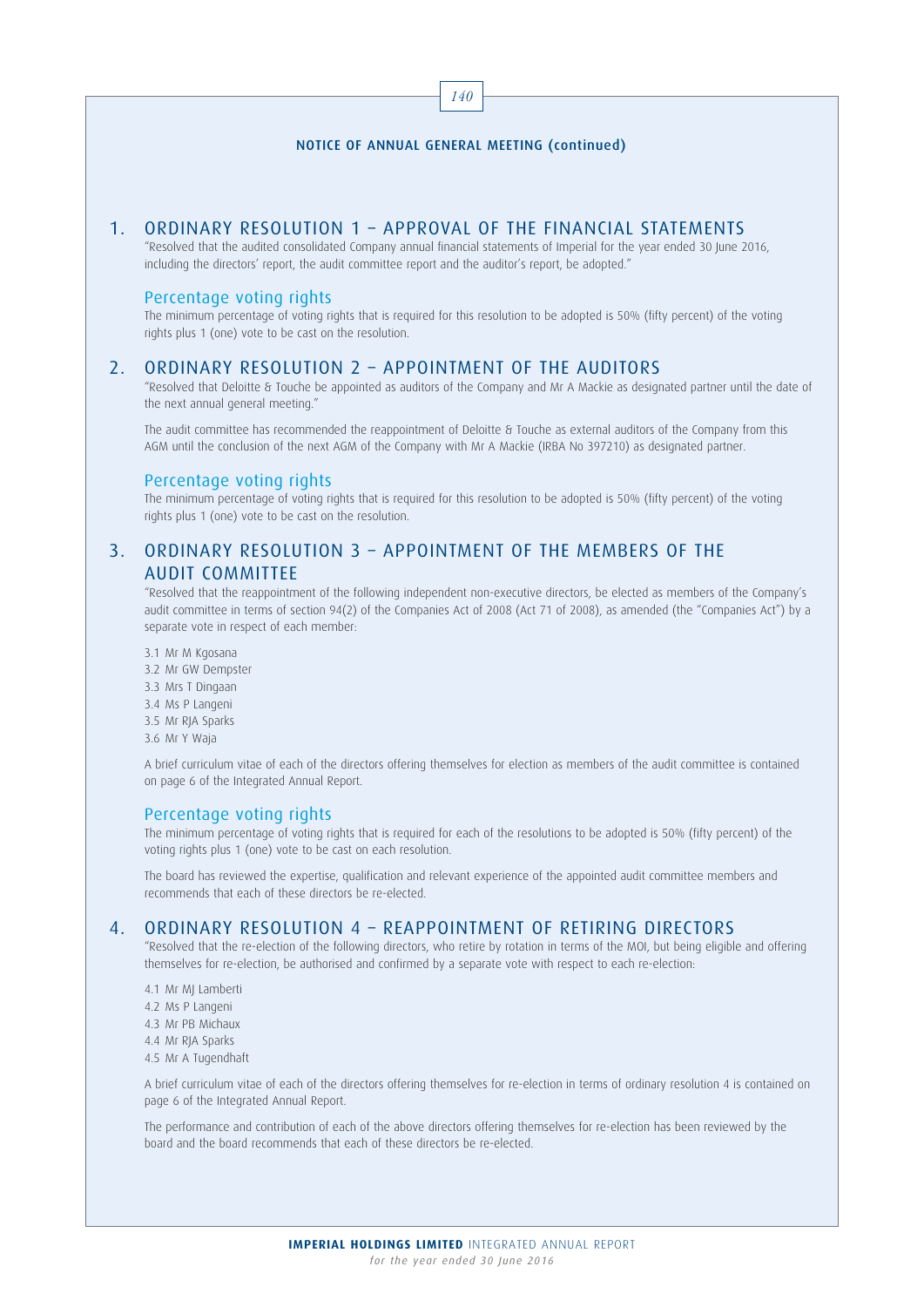141

### Percentage voting rights

The minimum percentage of voting rights that is required for each of the resolutions in 4 to be adopted is 50% (fifty percent) of the voting rights plus 1 (one) vote to be cast on each resolution.

# 5. ORDINARY RESOLUTION 5 – CONFIRMATION OF THE GROUP'S REMUNERATION POLICY

"Resolved that, as a non-binding advisory vote, as recommended in the King Code of Governance for South Africa 2009, commonly referred to as King III, the group's remuneration policy as set out in the remuneration report on pages 86 to 103 of the Integrated Annual Report be hereby confirmed."

# 6. SPECIAL RESOLUTION 1 – DIRECTORS' FEES

"Resolved that in terms of section 66(9) of the Companies Act of 2008 (Act 71 of 2008), as amended (the "Companies Act"), the Company be and is hereby authorised, by a separate vote in respect of each item, to remunerate its directors for their services as directors and/or pay any fees related thereto on the following basis and on any other basis as may be recommended by the remuneration committee and approved by the board of directors, 1 July 2016 to 30 June 2018 as follows:

|                                                          | Fee from             | Fee from             |
|----------------------------------------------------------|----------------------|----------------------|
|                                                          | 1 July 2016          | 1 July 2017          |
|                                                          | to 30 June 2017      | to 30 June 2018      |
| Chairperson*                                             | R884 000             | R937 000             |
| Deputy chairperson and lead independent director*        | R442 000             | R468 500             |
| Board member                                             | R253 000             | R268 000             |
| Assets and liabilities committee chairperson*            | R <sub>161</sub> 000 | R <sub>170</sub> 500 |
| Assets and liabilities committee member                  | R107 000             | R113 500             |
| Audit committee chairperson*                             | R334 000             | R354 000             |
| Audit committee member                                   | R <sub>166</sub> 500 | R <sub>176</sub> 500 |
| Investment committee chairperson*                        | R334 000             | R354 000             |
| Investment committee member                              | R <sub>166</sub> 500 | R <sub>176</sub> 500 |
| Risk Committee chairman*                                 | R <sub>161</sub> 000 | R <sub>170</sub> 500 |
| Risk Committee member                                    | R107 000             | R113 500             |
| Remuneration committee chairperson*                      | R <sub>120</sub> 500 | R <sub>128</sub> 000 |
| Remuneration committee member                            | R79 500              | <b>R84 500</b>       |
| Nomination committee chairperson*                        | R <sub>120</sub> 500 | R <sub>128</sub> 000 |
| Nomination committee member                              | R79 500              | <b>R84 500</b>       |
| Social, ethics and sustainability committee chairperson* | R <sub>161</sub> 000 | R <sub>170</sub> 500 |
| Social, ethics and sustainability committee member       | R107 000             | R113 500             |

Paid in addition to a member's fee.

Executive directors do not receive directors' fees.

#### Reason and effect

The reason for special resolution 1 is for the Company to obtain the approval of shareholders by way of special resolution for the payment of remuneration to its non-executive directors in accordance with the requirements of the Companies Act.

The effect of special resolution 1 is that the Company will be able to pay its non-executive directors for the services they render to the Company as directors without requiring further shareholder approval until the next annual general meeting.

#### Percentage voting rights

The minimum percentage of voting rights that is required for this resolution to be adopted is 75% (seventy-five percent) of the voting rights to be cast on the resolution.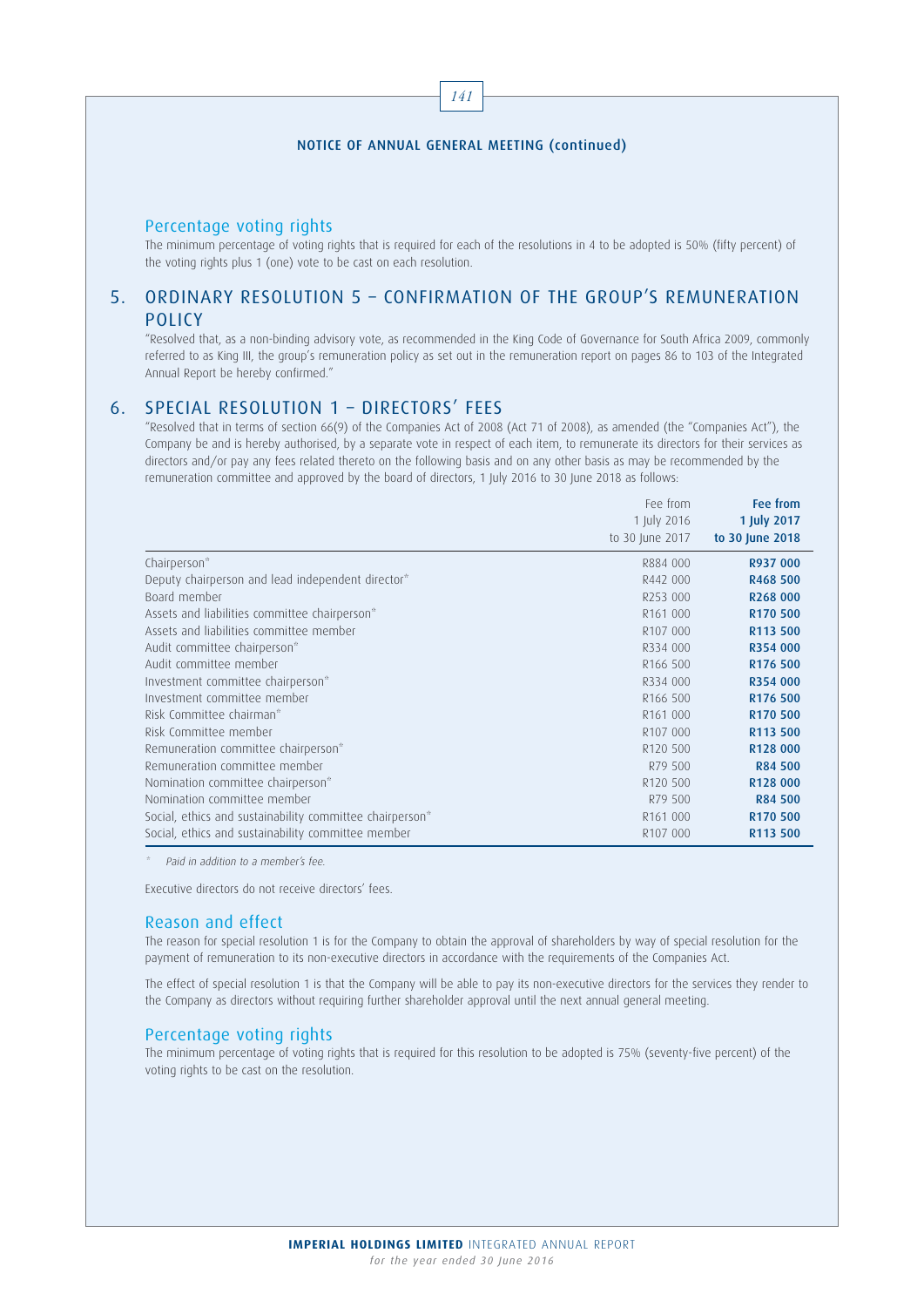142

# 7. SPECIAL RESOLUTION 2 – GENERAL AUTHORITY TO REPURCHASE COMPANY SECURITIES

"Resolved that, the Company, or a subsidiary of the Company, be and is hereby authorised, by way of a general authority, to acquire securities issued by the Company (including the conclusion of derivative transactions which may result in the purchase of securities), in terms of the provisions of sections 46 and 48 of the Companies Act and in terms of the Listings Requirements of the JSE Limited (the "JSE"), (the "Listings Requirements"), it being recorded that the Listings Requirements currently require, inter alia, that the Company may make a general repurchase of securities only if:

- > any such repurchase of securities is effected through the order book operated by the JSE trading system and done without any prior understanding or arrangement between the Company and the counterparty (reported trades are prohibited);
- > authorised by the Company's MOI;
- the general authority shall be valid until the next annual general meeting of the Company, provided that it shall not extend beyond 15 months from the date of this special resolution 2;
- > when the Company has cumulatively repurchased 3% of the number of securities in issue on the date of passing of special resolution 2, and for each 3% thereof, in aggregate acquired thereafter, an announcement is published as soon as possible and not later than 08:30 on the second business day following the day on which the relevant threshold is reached or exceeded, and the announcement complies with the requirements of the Listings Requirements;
- > at any time, only one agent is appointed to effect any repurchase on the Company's behalf;
- > the Company or its subsidiary does not repurchase securities during a prohibited period unless the Company has a repurchase programme in place where the dates and quantities of securities to be traded during the relevant period are fixed (not subject to any variation) and full details of the programme have been disclosed in an announcement over SENS prior to the commencement of the prohibited period;
- > a resolution by the board of directors that it has authorised the repurchase, that the Company and its subsidiaries have satisfied the solvency and liquidity test as defined in the Companies Act and that, since the solvency and liquidity test was done, there have been no material changes to the financial position of the group;
- > any general repurchase by the Company of its own ordinary shares shall not, in aggregate in any one financial year exceed 20% of the Company's issued ordinary shares as at the date of passing of this special resolution 2; and
- in determining the price at which the securities are repurchased by the Company or its subsidiary in terms of this general authority, the maximum price at which such securities may be repurchased will not be greater than 10% above the weighted average of the market value for such securities for the five business days immediately preceding the date of repurchase of securities (the "Price").

The directors of the Company confirm that no repurchase will be implemented in terms of this authority unless, after each such repurchase:

- > the Company and the group will be able to pay its debts as they become due in the ordinary course of business for a period of 12 months after the date of the notice of the annual general meeting;
- > the consolidated assets of the Company and the group, fairly valued in accordance with the accounting policies used in the latest audited annual group financial statements, will exceed its consolidated liabilities for a period of 12 months after the date of the notice of the annual general meeting;
- > the share capital and reserves of the Company and the group will be adequate for ordinary business purposes for a period of 12 months after the date of the notice of the annual general meeting;
- > the working capital of the Company and the group will be adequate for ordinary business purposes for a period of 12 months after the date of the notice of the annual general meeting; and
- > the directors have passed a resolution authorising the repurchase, resolving that the Company and its subsidiary/ies, as the case may be, have satisfied the solvency and liquidity test as defined in the Companies Act and since the solvency and liquidity test had been applied, there have been no material changes to the financial position of the group.

Pursuant to and in terms of paragraphs 11.23 and 11.26 of the Listings Requirements, the directors of the Company hereby state that:

- > the intention of the Company and its subsidiaries is to utilise the general authority to repurchase, if at some future date the cash resources of the Company are in excess of its requirements; and
- > the method by which the Company and any of its subsidiaries intend to repurchase its securities and the date on which such repurchase will take place, has not yet been determined.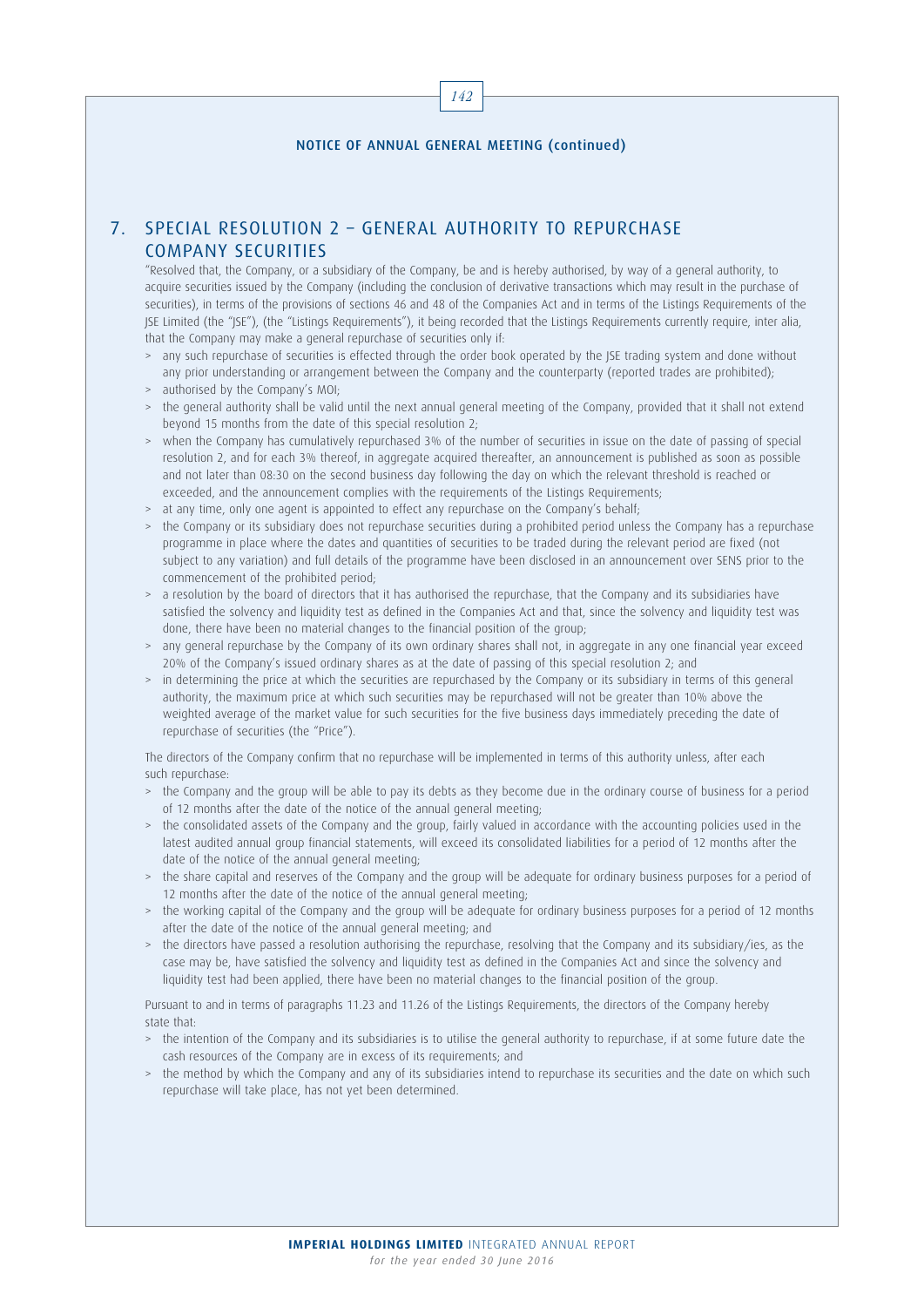143

The Listings Requirements require the following disclosures with respect to general repurchases, some of which appear elsewhere in the Integrated Annual Report of which this notice forms part:

> Major shareholders page 136

> Share capital of the Company page 136

# Directors' responsibility statement

The directors, whose names are given on pages 6 to 10 of the Integrated Annual Report, collectively and individually accept full responsibility for the accuracy of the information pertaining to the general repurchase resolution and certify that to the best of their knowledge and belief there are no facts that have been omitted which would make any statement false or misleading, and that all reasonable enquiries to ascertain such facts have been made and that the aforementioned resolution contains all information required by law and the Listings Requirements.

#### No material changes to report

Other than the facts and developments reported on in the Integrated Annual Report, there are no material changes in the affairs or financial position of the Company and its subsidiaries that have occurred subsequent to the 30 June 2016 year end until the date of the notice of annual general meeting.

### Reason and effect

The reason for and effect of special resolution 2 is to authorise the Company and/or its subsidiaries by way of a general authority to acquire their own securities on such terms, conditions and in such amounts as determined from time to time by the directors of the Company subject to the limitations set out above and in compliance with section 48 of the Companies Act.

### Statement of board's intention

The board has considered the impact of a repurchase of up to 5% (five percent) of the Company's securities, under a general authority in terms of the Listings Requirements. Should the opportunity arise and should the directors deem it in all respects to be advantageous to the Company to repurchase such securities, it is deemed appropriate that the Company or a subsidiary be authorised to repurchase the Company's securities.

#### Percentage voting rights

The minimum percentage of voting rights that is required for this resolution to be adopted is 75% (seventy five percent) of the voting rights to be cast on the resolution.

### 8. ORDINARY RESOLUTION 6 – AUTHORITY TO ISSUE ORDINARY SHARES

"Resolved that, in terms of the Listings Requirements, the MOI and the Companies Act, the authorised but unissued ordinary shares be and are hereby placed under the control of the directors by way of a general authority that shall remain valid until the next annual general meeting and the directors authorised to allot and issue those shares at their discretion, which authority shall include the authority to issue any option/convertible securities that are convertible into ordinary shares, provided that the aggregate number of ordinary shares able to be allotted and issued in terms of this resolution, shall be limited to 5% of the issued share capital at 30 June 2016."

#### Percentage voting rights

The minimum percentage of voting rights that is required for this resolution to be adopted is 50% (fifty percent) of the voting rights plus 1 (one) vote to be cast on the resolution.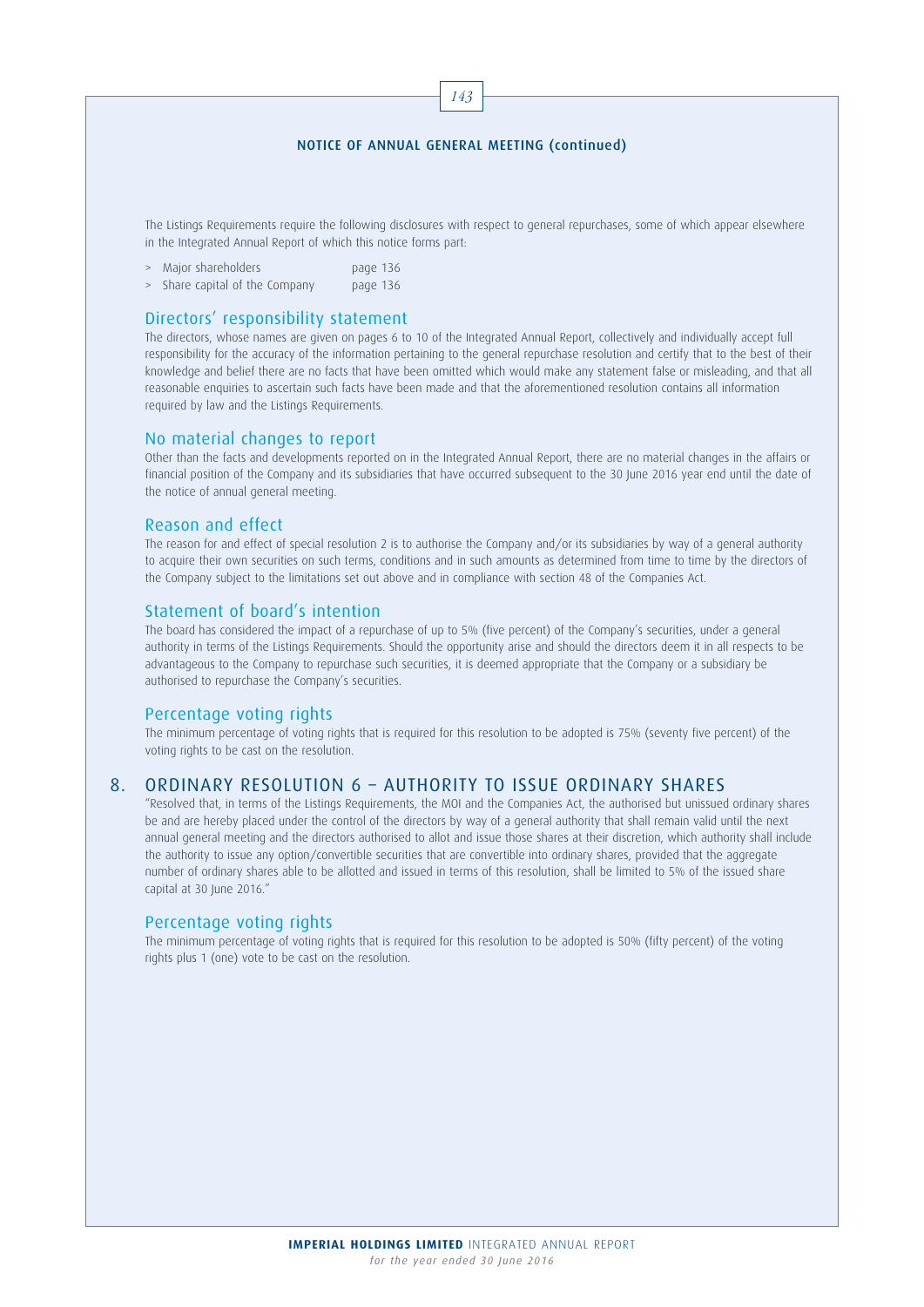144

# 9. ORDINARY RESOLUTION 7 – AUTHORITY TO ISSUE SHARES FOR CASH

"Resolved that, the directors of the Company be and are hereby authorised by way of a general authority, to allot and issue any of the Company's unissued shares placed under their control for cash, as they in their discretion may deem fit, without restriction, subject to the provisions of the Listings Requirements, and subject to the proviso that the aggregate number of ordinary shares able to be allotted and issued in terms of this resolution, shall be limited to 5% of the issued share capital at 30 June 2016, provided that:

- > the approval shall be valid until the date of the next annual general meeting of the Company, provided it shall not extend beyond 15 months from the date of this resolution;
- > an announcement giving full details, including the impact on net asset value and earnings per share in the case of convertible securities, will be published after any issue representing, on a cumulative basis within any one financial year, 5% or more of the number of shares in issue prior to such issue;
- the Company's securities which are the subject of the general issue of shares for cash, in the aggregate in any one financial year may not exceed 5% of the applicant's issued share capital (number of securities) of that class;
- in determining the price at which an issue of shares will be made in terms of this authority the maximum discount permitted will be 10% of the weighted average traded price of such shares, as determined over the 30 trading days prior to the date that the price of the issue is agreed between the issuer and the party subscribing for the securities. The JSE should be consulted for a ruling if the securities have not traded in such 30 business day period;
- > any such issue will only be made to public shareholders as defined in paragraphs 4.25 to 4.27 of the Listings Requirements of the JSE and not to related parties; and
- > any such issue will only be securities of a class already in issue or, if this is not the case, will be limited to such securities or rights that are convertible into a class already in issue."

For listed entities wishing to issue shares for cash, it is necessary for the board not only to obtain the prior authority of the shareholders as may be required in terms of the MOI, but it is also necessary to obtain the prior authority of shareholders in accordance with the Listings Requirements. The reason for this resolution is accordingly to obtain a general authority from shareholders to issue shares for cash in compliance with the Listings Requirements.

### Percentage voting rights

In terms of the Listings Requirements, the minimum percentage of voting rights that is required for this resolution to be adopted is 75% (seventy-five percent) of the voting rights to be cast on the resolution.

# 10. ORDINARY RESOLUTION 8 – AUTHORITY TO ISSUE NON-REDEEMABLE PREFERENCE SHARES

"Resolved that, in terms of the Listings Requirements, the MOI and the Companies Act, the authorised but unissued nonredeemable cumulative, non-participating preference shares be and are hereby placed under the control of the directors and the directors are authorised to allot and issue those shares at their discretion, provided that no more than 5 000 000 (five million) non-redeemable preference shares in aggregate may be issued in terms of this authority."

### Percentage voting rights

The minimum percentage of voting rights that is required for this resolution to be adopted is 50% (fifty percent) of the voting rights plus 1 (one) vote to be cast on the resolution.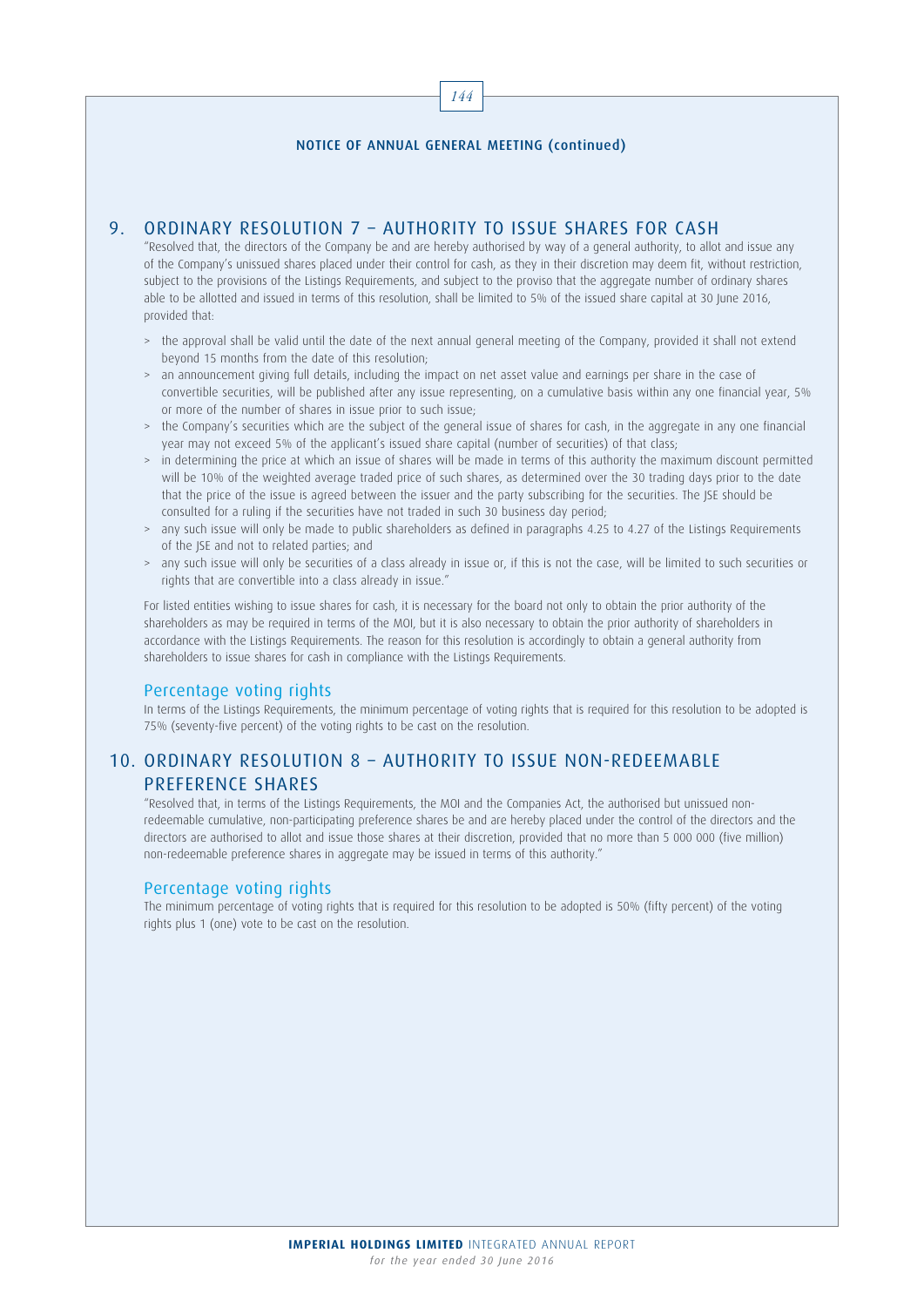# 11. SPECIAL RESOLUTION 3 – AUTHORITY TO PROVIDE FINANCIAL ASSISTANCE IN TERMS OF SECTION 44

"Resolved that in terms of section 44 of the Companies Act, as a general approval, the board of the Company may from time to time authorise the Company to provide any direct or indirect financial assistance, as defined in section 44 of the Companies Act, to any person, except any director of the company, for such amounts and on such terms and conditions as the board of the Company may determine for the purpose of or in connection with the subscription for securities to be issued by the company or any related and inter-related companies or for the purchase of securities of the Company or related and inter-related Companies, provided that the aforementioned approval shall be valid until the date of the next annual general meeting of the Company."

#### Reason

Imperial is from time to time, as an essential part of conducting its business, required to provide direct or indirect financial assistance in the form of loans, guarantees, the provision of security or otherwise as contemplated in section 44 of the Companies Act for the purpose of or in connection with the subscription for securities to be issued by the Company or related and inter-related companies or for the purchase of securities of the Company or related and inter-related companies. The financial assistance is generally provided in the form of guarantees to capital market investors who invest in bonds and other financial instruments issued by subsidiaries of the Company.

In terms of the Companies Act, companies are required to obtain the approval of their shareholders by way of special resolution in order to provide financial assistance to subscribe for such securities and Imperial seeks approval for the board of the Company until the next annual general meeting to authorise the provision by the Company of financial assistance to investors in securities to be issued by the Company or related and inter-related companies as contemplated in section 44 of the Companies Act. The financial assistance will be provided as part of the day-to-day operations of the Company in the normal course of its business and in accordance with its MOI and the provisions of the Companies Act.

Approval is not sought for loans to directors and no such financial assistance will be provided under this authority.

### Effect

Special resolution 3 will grant the directors of the Company the authority until the next annual general meeting to authorise the provision by the Company of financial assistance as contemplated in section 44 of the Companies Act.

### Compliance with section 44(3)(b)

The directors of Imperial will, in accordance with the Companies Act, ensure that financial assistance is only provided if the requirements of that section are satisfied, inter alia, that immediately after providing the financial assistance, the Company would satisfy the solvency and liquidity test set out in section 4(1) of the Companies Act.

#### Percentage voting rights

The minimum percentage of voting rights that is required for this resolution to be adopted is 75% (seventy-five percent) of the voting rights to be cast on the resolution.

145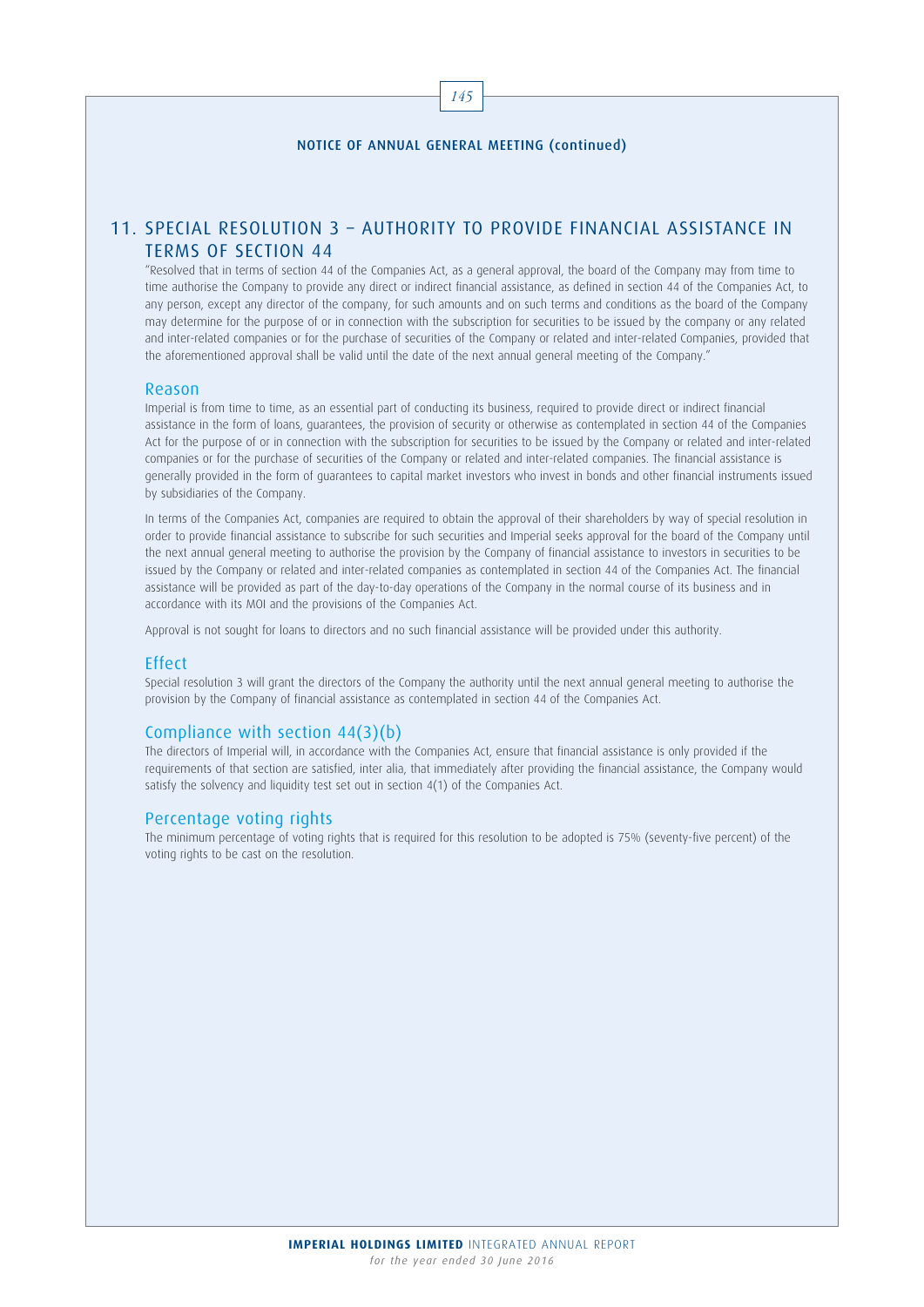146

# 12. SPECIAL RESOLUTION 4 – AUTHORITY TO PROVIDE FINANCIAL ASSISTANCE IN TERMS OF SECTION 45

"Resolved that in terms of section 45 of the Companies Act, as a general approval, the board of the Company may from time to time authorise the Company to provide any direct or indirect financial assistance, as defined in section 45 of the Companies Act, to any related or inter-related company or corporation for such amounts and on such terms and conditions as the board of the Company may determine, provided that the aforementioned approval shall be valid until the date of the next annual general meeting of the Company."

#### Reason

Imperial is a listed holding company with a large number of subsidiary companies which together comprise the Imperial group of companies. Imperial is not an operating company and all operations in the Imperial group are conducted by subsidiary companies of Imperial.

Imperial is from time to time, as an essential part of conducting its business, required to provide financial assistance to its subsidiary and associate companies, including related and inter-related companies in the form of operational loan funding, credit guarantees and general financial assistance as contemplated in section 45 of the Companies Act.

In terms of the Companies Act, companies are required to obtain the approval of their shareholders by way of special resolution in order to provide financial assistance to subsidiaries and Imperial seeks approval for the board of the Company until the next annual general meeting to authorise the provision by the Company of financial assistance to any related or inter-related company as contemplated in section 45 of the Companies Act. This means that the Company is authorised to grant loans to its subsidiaries and to guarantee the debts of its subsidiaries. The financial assistance will be provided as part of the day-to-day operations of the Company in the normal course of its business and in accordance with its MOI and the provisions of the Companies Act.

#### **Effect**

Special resolution 4 will grant the directors of the Company the authority until the next annual general meeting to authorise the provision by the Company of financial assistance to any related or inter-related company as contemplated in section 45 of the Companies Act.

### Compliance with section 45(3)(b)

The directors of Imperial will, in accordance with the Companies Act, ensure that financial assistance is only provided if the requirements of that section are satisfied, inter alia, that immediately after providing the financial assistance, the Company would satisfy the solvency and liquidity test set out in section 4(1) of the Companies Act.

### Percentage voting rights

The minimum percentage of voting rights that is required for this resolution to be adopted is 75% (seventy-five percent) of the voting rights to be cast on the resolution.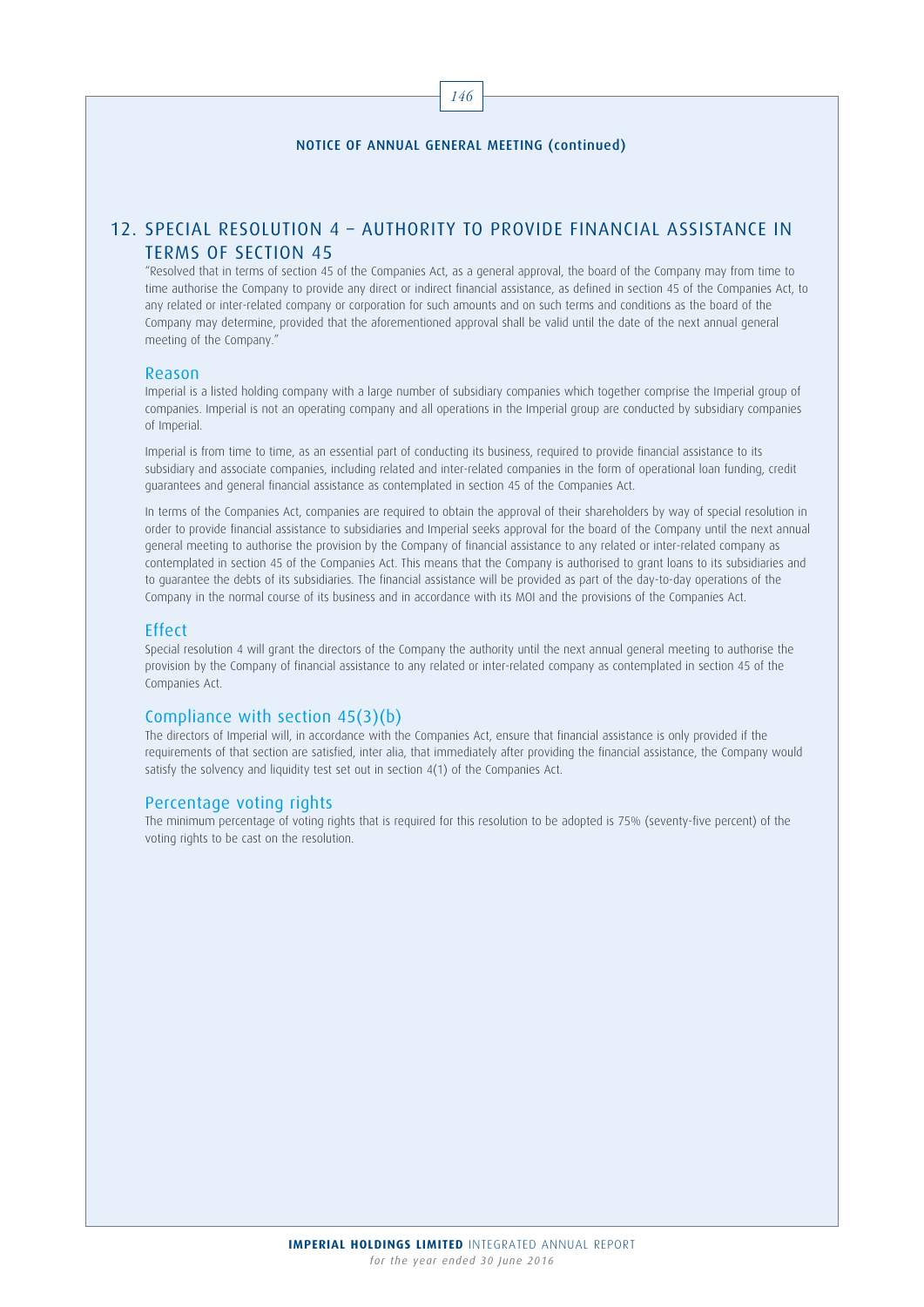147

# 13. SPECIAL RESOLUTION 5 – AMENDMENT TO THE COMPANY'S MEMORANDUM OF INCORPORATION

"Resolved that the Company's MOI shall be amended in respect of fraction entitlement, by the replacement of clause 6.3 with the following:

"All allocations of Shares will be rounded down resulting in allocations of whole Shares and no fractional Shares. In the event that any allocation would have resulted in a fractional Share but for the provisions of this article, the fraction will be treated in line with the provisions of the JSE Listings Requirements, as amended from time to time."

#### Reason

The Company wishes to amend its MOI by providing for the allocation of shares and aligning the treatment of fractional entitlements with the provisions of the JSE Listings Requirements.

#### Effect

The Company's Memorandum of Incorporation will be amended and align the treatment of fractional entitlements with the provisions of the JSE Listings Requirements, which currently provide that fractional entitlements shall be paid out in cash.

#### Percentage voting rights

The minimum percentage of voting rights that is required for this resolution to be adopted is 75% (seventy-five percent) of the voting rights to be cast on the resolution.

Copies of the amended MOI will be available for inspection at the registered office of Imperial during normal business hours on any weekday from Monday, 3 October 2016 to and including Tuesday, 1 November 2016.

# 14. TO TRANSACT SUCH OTHER BUSINESS AS MAY BE TRANSACTED AT AN ANNUAL GENERAL MEETING OF SHAREHOLDERS

### Voting and proxies

A shareholder, holding shares in a certificated form or has dematerialised their shares with "own name" registration, entitled to attend and vote at the annual general meeting is entitled to appoint one or more proxies to attend, speak and vote in his/her stead. A proxy need not be a member of the Company. For the convenience of registered certificated shareholders or shareholders who have dematerialised their shares with own name registration, a form of proxy is attached hereto. Duly completed forms of proxy must be lodged at the registered office of the Company or at the transfer secretaries at the addresses below by no later than 09:00 on Friday, 28 October 2016.

Every person present and entitled to vote at the annual general meeting shall, on a show of hands, have one vote only, and on a poll, shall have one vote for every ordinary share held or represented.